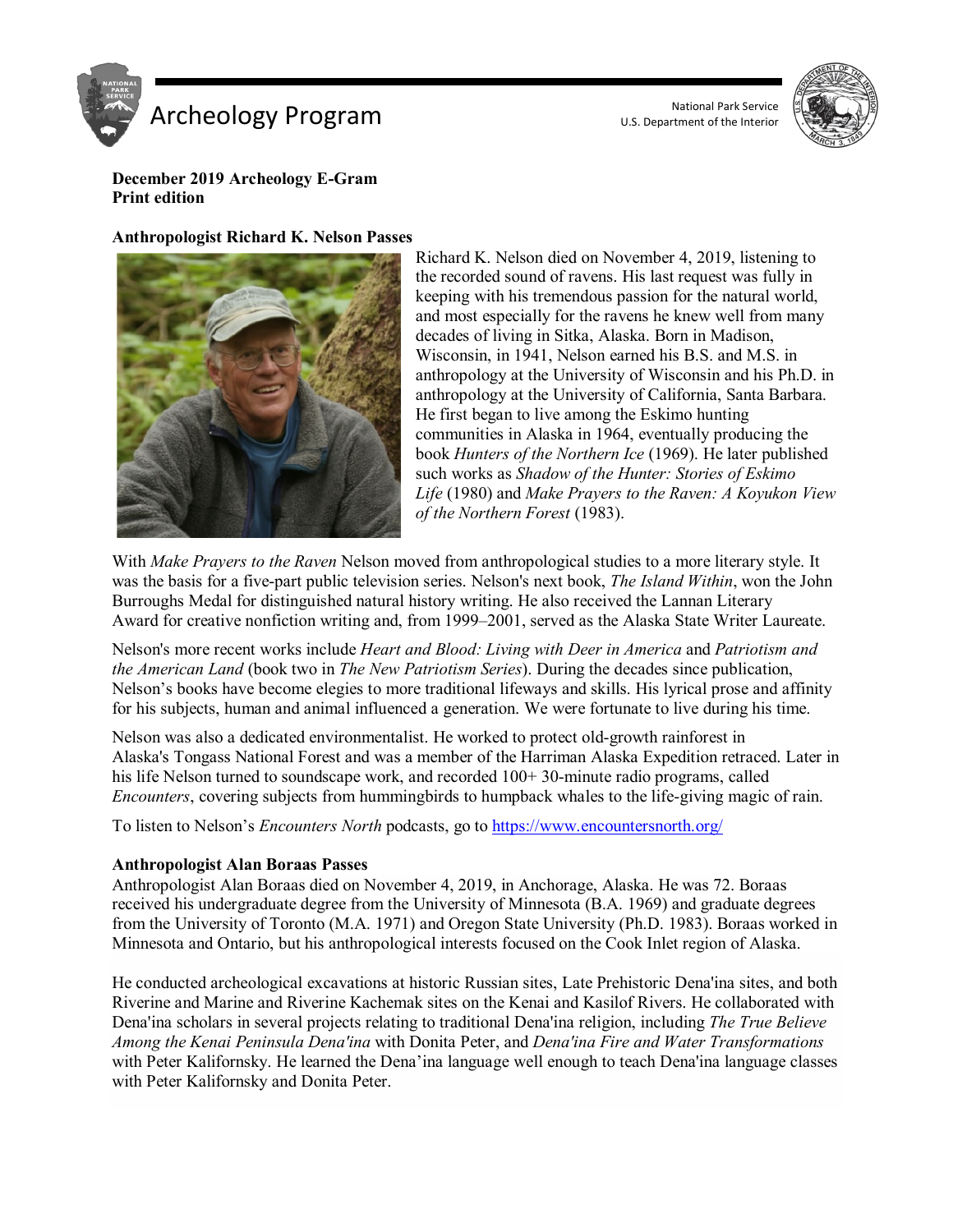Boraas wrote over 150 newspaper articles and commentaries on topics related to Alaskan anthropology and natural history. He co-edited with James Kari, *A Dena'ina Legacy: The Collected Writings of Peter Kalifornsky*, which was recognized by the Before Columbus Foundation as the 1993 Book of the Year.

Boraas served as Chair of the Alaska Humanities Forum, Board of Directors of the Pratt Museum, NAGPRA advisor to the Kenaitze Indian Tribe, and on board of the Alaska Anthropological Association in addition to numerous other professional service positions. He maintained close ties to the Kenaitze Indian Tribe and in 2000 the tribal council voted to grant him honorary tribal membership.



## **National Park Service Awards Grant for Ruff's Mill Battlefield Project**

In 2019, the NPS American Battlefield Protection Program awarded the LAMAR Institute \$95,000 for the Ruff's Mill Battlefield Project. The battle, which took place near Smyrna, Georgia, in the Concord Covered Bridge Historic District, was an important linchpin resulting in the fall of Atlanta. The institute will be conducting investigations to locate and delineate the boundaries of the battlefield.

GIS specialists will examine historical maps to identify areas for field work. Archeologists will conduct controlled metal detector survey. GPR survey will assist in location of subsurface remains such as trenches, rifle pits, and artillery impact craters. Archeologists also will interview collectors and metal detectorists to gather information on where various battle artifacts have been discovered.

The research empowers the community in education and preservation efforts. Supporters include landowners within the project area, County Commissioner, Cobb Parks Department, Friends of the Concord Covered Bridge Historic District, Georgia Department of Natural Resources, Georgia Battlefields Association, and Smyrna Museum. Efforts are planned to involve the Cobb County Historic Preservation Commission, Cobb Landmarks, Cobb County Land Trust, River Line Historic Area, and area school districts, private schools, and homeschoolers, Silver Comet walking trail and the Atlanta Beltline.

The LAMAR Institute is as a non-profit organization dedicated to conducting archeological research in the southeastern U.S. and educating the public about archeology.

*From Cobb County Government press release*

#### **Forest Service Archeologist Locates Forgotten Cemetery**

More than 110 years ago, the Chicago, Milwaukee and St. Paul railroad built a rail line to the Pacific Coast, including a tunnel through Montana's Bitterroot Mountains. Thousands of laborers, many of them immigrants, spent two years boring through rock to create a 1.7-mile tunnel connecting Idaho and Montana. The massive undertaking gave birth to a boomtown, later named Taft, that was called the "wickedest city in America."

By the time the tunnel was completed, an estimated 72 people had died from construction accidents, diseases, gunfights, and other violence. They were buried in a cemetery outside town. Any sign of the cemetery was erased by the historic Big Burn of 1910, that incinerated 3 million acres of forest in western Montana and northern Idaho. The fire also destroyed the town of Taft. Now, a team of researchers has found Taft's forgotten graveyard. The recent rediscovery involves a USFS archeologist, railroad historians, and archeology graduate students.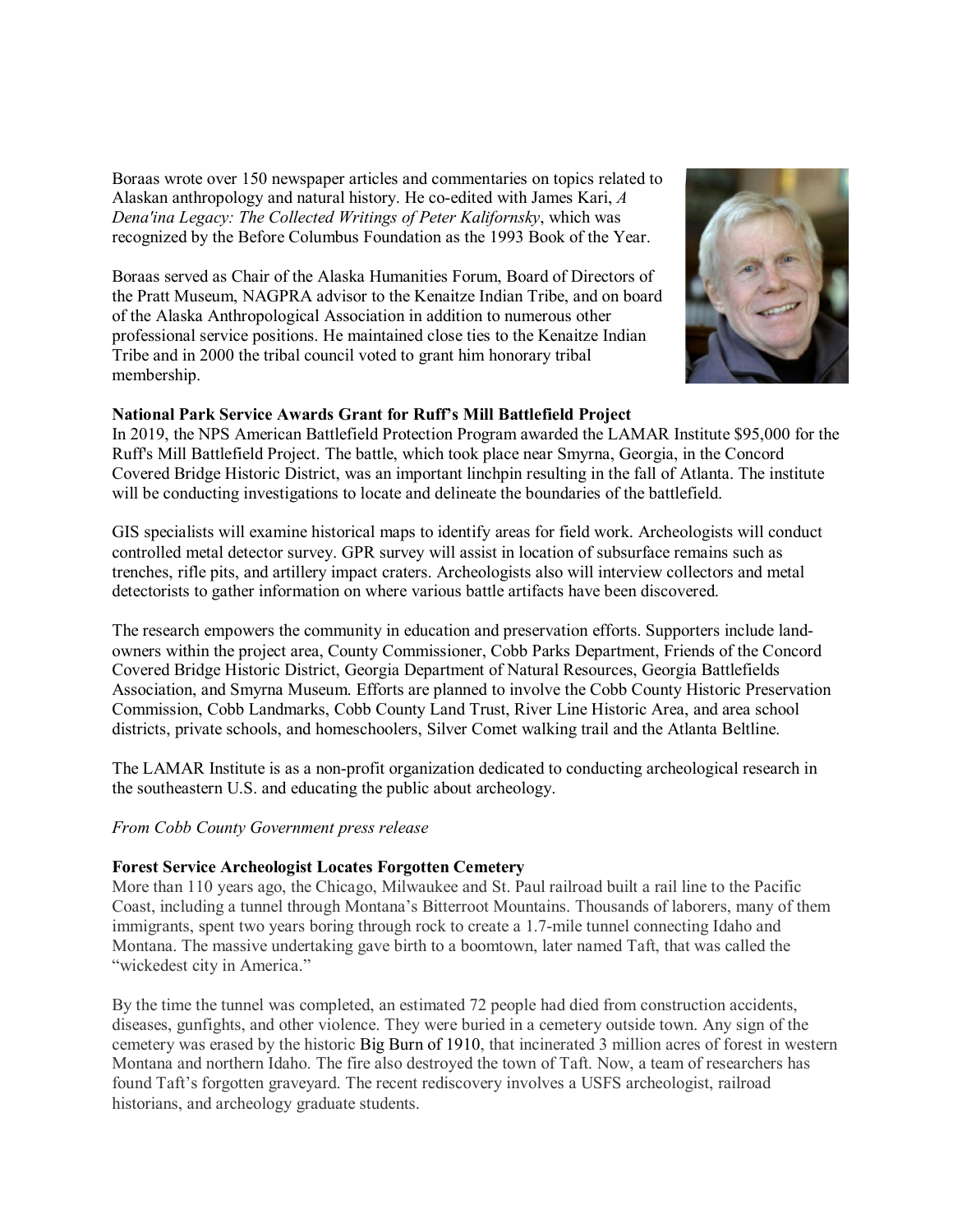Taft, which only really existed from late 1906 to 1910, was named for William Howard Taft, the nation's 27th president. As Secretary of War, he visited the then-unnamed railroad town in 1907.

John Shontz, a retired lawyer and a railroad history buff, decided to research the old Milwaukee Road tunnel and the location of the cemetery. Volunteers initially spent days looking in the wrong location. C.A. Jacobson, a retired miner and local historian, came forward with old photos and his own recollections of the area. As a teenager in the 1950s, Jacobson and his father had stopped at the Taft Hotel and Saloon. The saloon manager had pointed out the location of the graveyard on a nearby hillside. The Taft Hotel and Saloon, which was rebuilt after the 1910 fire, was razed to make way for Interstate 90 in the early 1960s.

With Jacobson's help, the search team in 2018 was able to zero in on the site, matching historical photos with geological landmarks. Almost immediately, FS archeologist Erika Karuzas began getting hits on her metal detector. The metal-detecting field work has now identified about 40 possible grave sites.



Jacobson and Karuzas hiking to the Taft cemetery (Photo Rajah Bose for The New York Times)

Carole Johnson, now a USFS supervisor, remembers a woman who spoke to her high school history class in 1969. The speaker recalled that, as a child, the passenger train she was riding was stopped by a snow slide in Taft in 1908 or 1909. She remembered seeing "arms and legs of corpses sticking out of snowbanks" piled high outside a saloon.

"She told us they were killed in a bar fight or whatever, and because of the deep snow in Taft, they were just pitched out the door into the snow drifts to be buried in the spring," Ms. Johnson said. "Now we know where they buried them."

*From report by Bill Morlin, New York Times*

## **World Heritage and Historic [Preservation](http://www.mvariety.com/cnmi/cnmi-news/local/117449-insular-areas-explore-world-heritage-opportunities-and-participate-in-historic-preservation-grants-training) Grants Training in Insular Areas**

The DOI Office of Insular Affairs, the NPS, and the Guam Preservation Trust hosted a World Heritage Opportunities Workshop and Insular Areas State Historic Preservation Officers training December 3-6, 2019, on Guam. Over 75 participants represented the U.S. territories of American Samoa, Guam, the Commonwealth of the Northern Mariana Islands, and the U.S. Virgin Islands; Republic of the Marshall Islands; Republic of Palau; and the Federated States of Micronesia.

Speakers included Guam Governor Lourdes Guerrero; Assistant Secretary Domenech and Navy Deputy Assistant Secretary for Environment Karnig Ohannessian; and Robert A. Underwood, former delegate to Congress. Stephen Morris, NPS International Affairs, led the DOI team in conducting the World Heritage Opportunities Workshop. World Heritage experts David Sheppard, former head of the International Union for Conservation of Nature Program on Protected Areas, and Anita Smith, lecturer at Australia's LaTrobe University helped lead workshop discussions. Megan Brown, NPS Office of State, Tribal, Local, Plans, and Grants led a team with Elaine Jackson-Retondo, NPS Preservation Program, for grant management training under the Historic Preservation Fund.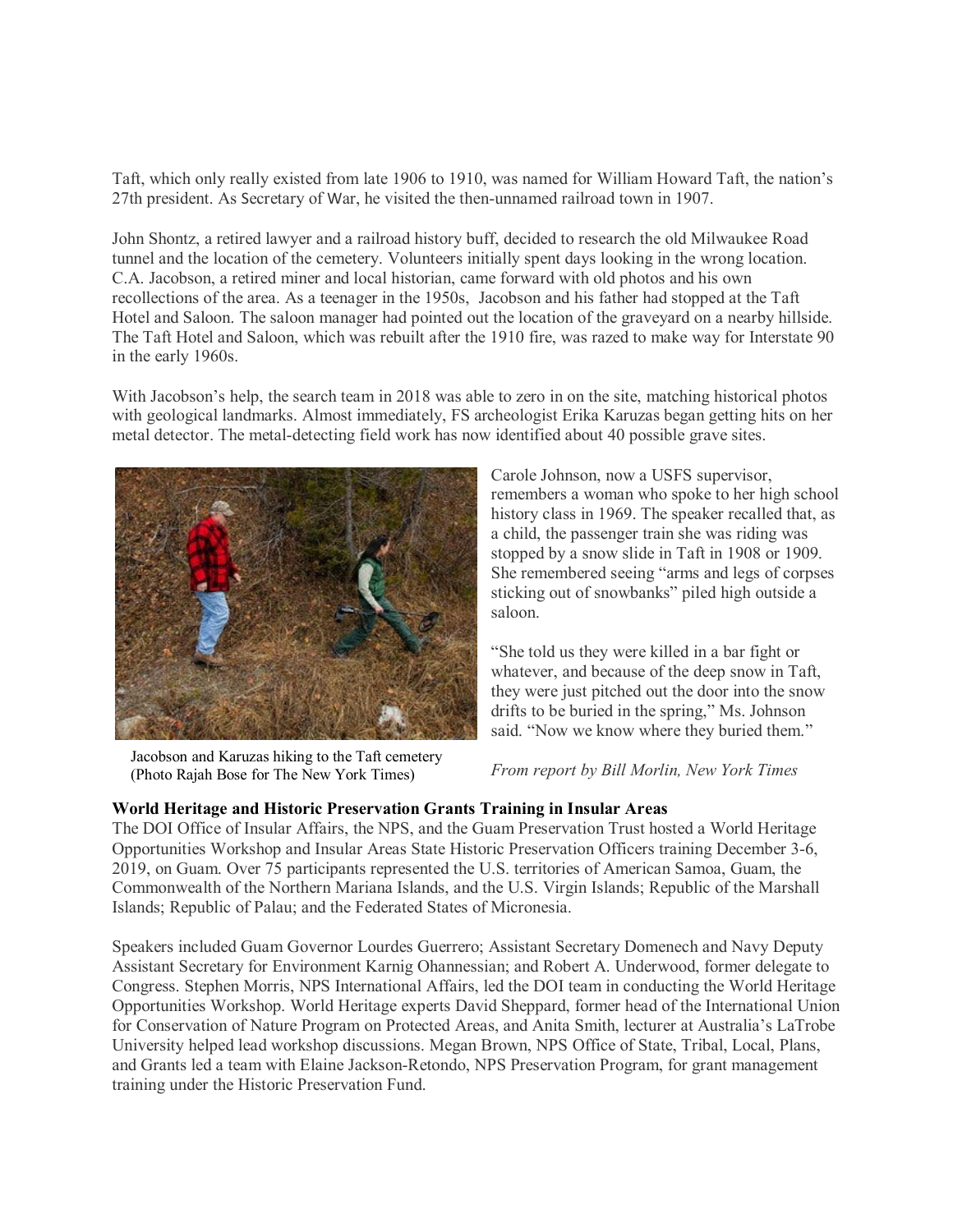Additional partners included Athline Clark, superintendent, Papahānaumokuākea Marine NM; Barbara Alberti, superintendent, War in the Pacific NHP and American Memorial Park; Marybelle Quinata, acting refuge manager, Guam NWR at Ritidian Point; David Helweg, senior liaison for insular relations, USGS; Susan Ross, U.S. Embassy, Kolonia; and Rear Adm. John Menoni, commander, Joint Region Marianas.



World Heritage Opportunities Workshop participants U.S. Department of the Interior photo

The workshop was funded by the DOI. The Guam Preservation Trust provided on-the-ground logistical support and funding with additional support from the Guam Department of Parks and Recreation and Guam Historic Resources Division. All official workshop and training events were held at the Senator Antonio M. Palomo Guam Museum & Educational Facility on Guam.

The agenda, remarks, documents, recommended resources, and a resolution produced by the workshop participants will be made available on the Office of Insular Affairs website at [https://www.doi.gov/oia/world-heritage.](https://www.doi.gov/oia/world-heritage)



**The Federal Archeologist's Bookshelf: 3-D radar imaging unlocks the untapped behavioral and biomechanical archive of Pleistocene ghost tracks.** Thomas M. Urban, Matthew R Bennett, David Bustos, Sturt W. Manning, Sally C. Reynolds, Matteo Belvedere, Daniel Odess & Vincent L. Santucci *Scientific Reports* (2019) 9:16470.

In this straightforward scientific report are at least seven astonishing facts:

- 1.) *There is a field of study of trace fossils called ichnology and people who study them are ichnologists*. Who knew? Examples of trace fossils include burrows, root casts, feeding marks and footprints. Footprints are often called ghost tracks.
- 2.) Twelve thousand years ago, the White Sands dune area was a large, muddy flat, which was covered with footprints from various taxa, including humans. The study demonstrated that mammoth tracks crossed and obscured human footprints. *Humans were just another species on the landscape.*
- *3.) The researchers were able to follow the human footprints for 800 meters!* That is more than half a mile!
- *4.) The person was not wearing shoes!* It gives one pause, doesn't it, to think about someone walking on this landscape barefoot. Was it summer? Was it hot? Was it winter? Was it cold? Did these people never wear shoes or sandals?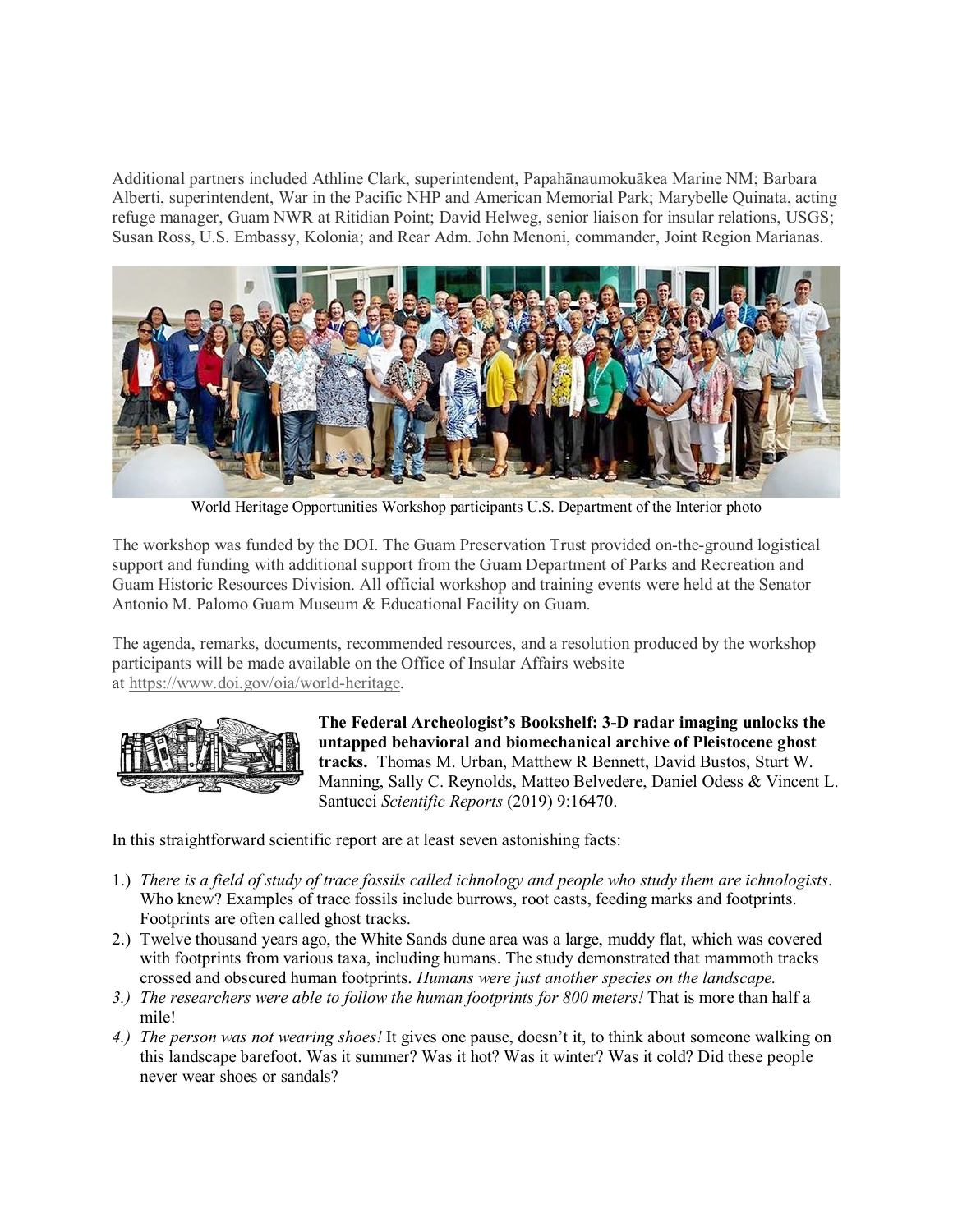- *5.) Researchers trained African elephants to walk across pressure plates.* (How do you do that?) In order to determine which direction the mammoths were walking, the ichnology team compared the compression patterns of the elephants' footprints to GPR data from mammoth footprints.
- *6.) The GPR resolutions were so clear that the ichnology team could discern which direction the mammoths were walking.* To think that GPR technology has progressed to the point where researchers can interpret the pattern of compressed soil from a footprint 12,000 years ago is mind-boggling.
- *7.) The research demonstrated a time sequence of the events: a person walked north, the mammoth walked east, and the person walked back south, creating two sets of tracks.* This rare glimpse into the events of a single day is just breathtaking. A lone individual heads out along the edge of a lake, leaving tracks in the muddy surface. After they pass, a mammoth, moving to or from the lake (the exact location of the site in relation to then-extant Lake Otero is not revealed), crosses the individual's tracks. At some point, presumably during the same day, as the preservation conditions are similar for both sets of tracks, the lone individual returns the way that they came.

There is no indication that this individual was dragging any burden, such as a carcass or firewood. Was the hunter unsuccessful? Were they checking traps? Did the plant gatherer achieve their mission? Were they following their footprints in order to get back to a base? These footprints, providing a rare glimpse into the life of a person living in the Pleistocene, is as haunting as the Laetoli footprints, that record an australopithecine group pausing in a walk across wet ashfall.

It is unclear from the publication whether unique properties of gypsum have facilitated the preservation of tracks, but the unstable sands have covered tens of thousands of tracks on the margins of former Lake Otero. The tracks almost certainly include human footprints. It will be exciting to see what the shifting dunes uncover next.

## *By Karen Mudar*

To read the article, go to<https://www.nature.com/articles/s41598-019-52996-8> To hear a short podcast by the lead author, go to [https://www.scientificamerican.com/podcast/episode/subtle-ancient-footprints-come-to-light/#transcripts](https://www.scientificamerican.com/podcast/episode/subtle-ancient-footprints-come-to-light/#transcripts-body)[body](https://www.scientificamerican.com/podcast/episode/subtle-ancient-footprints-come-to-light/#transcripts-body)

## **Bureau of Land Management Awards Grant for Museum Study**

A \$200,000 grant from the BLM is encouraging research opportunities in the Guadalupe Mountains, that straddle the New Mexico-Texas line. The University of New Mexico is partnering with the Lincoln NF, University of Pennsylvania, NPS Western Archeological and Conservation Center, New Mexico Museum of Indian Arts and Culture, Guadalupe Mountains NP and Carlsbad Museum and Art Center to examine museum collections to build a time line of basket and sandal styles used by those who once inhabited the area.

They also will take another look at two rock shelter sites, using new technologies, including a drone and photogrammetric mapping. Excavations of Burnet's Cave and Hermit's Cave during the 1930s uncovered organic sandals, baskets, ropes, fiber bundles and grass rings that are now part of museum collections. Most of the artifacts have not been examined since their excavation. The current analysis will allow the artifacts to be placed into more precise time periods.

The researchers hope to answer questions about what native plants were used and whether certain weaving or construction techniques were favored at certain times. The Mescalero Apache harvested plants in the mountains,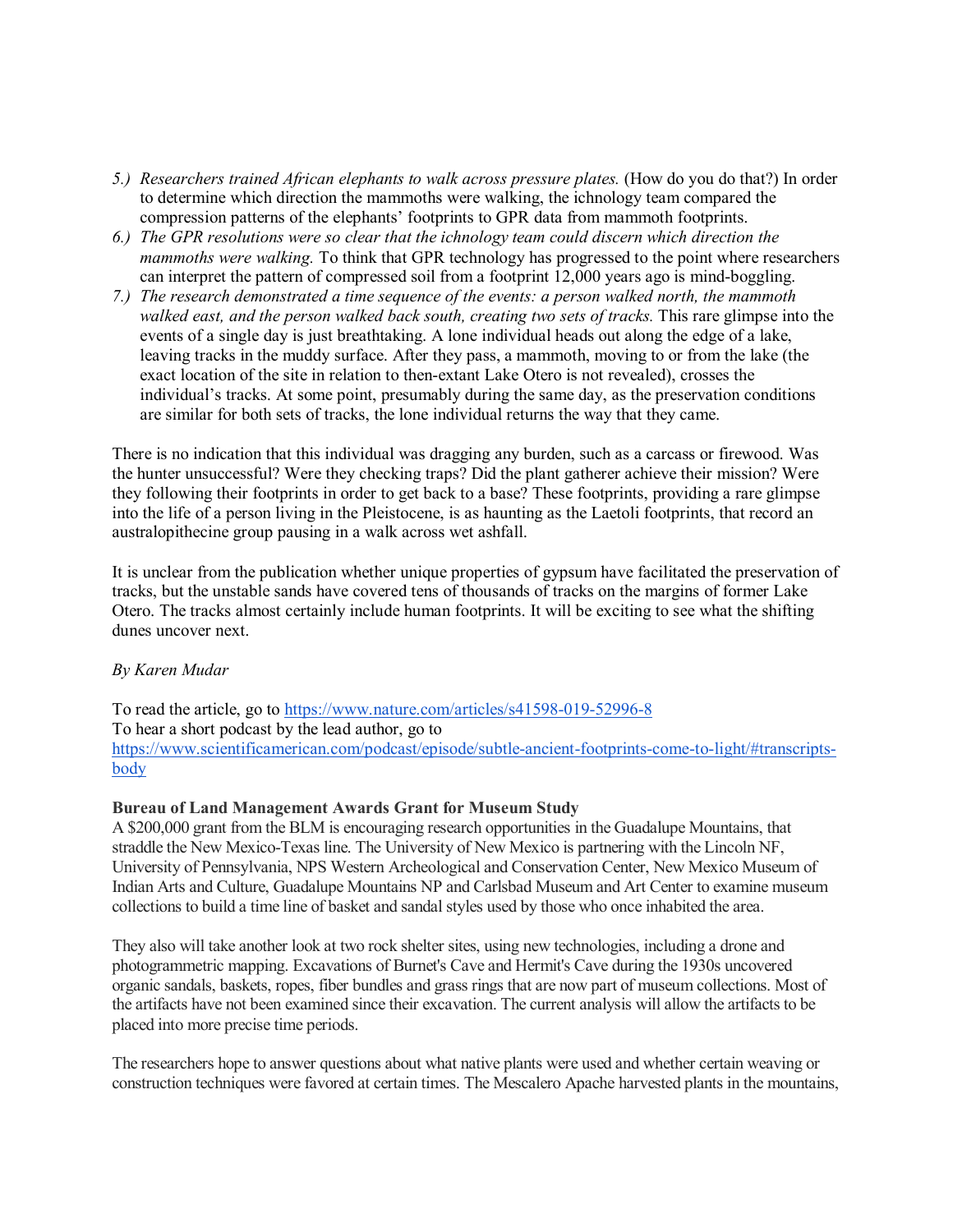such as agave, sotol and bear grass. The agave's fibers were used for ropes, blankets and sandals. The Guadalupe Mountains still represent an important spiritual sanctuary for the Mescalero Apache.

The project is spearheaded by Robert Dello-Russo and Alexander Kurota of the University of New Mexico's Office of Contract Archaeology.

*From a report by Susan Montoya Bryan, Associated Press*

# **GRANTS AND TRAINING**

#### **ACHP Advisory Council on Historic Preservation issues Technical Guidance for Consultations**

Applicant-driven projects can create challenges for federal agencies in carrying out effective Section 106 consultation with Indian tribes, because extensive planning occurs prior to the submission of an application. When project siting and planning takes place in advance of the Section 106 process, neither federal agencies nor Indian tribes have many options to seek modifications to the project to avoid impacts to historic properties.

The ACHP has developed *Early Coordination with Indian Tribes During Pre-application Processes: A Handbook* to address these issues. It provides information about the Section 106 process for applicantdriven projects and offers suggestions for federal agencies, industry, and Indian tribes to work collaboratively and effectively in pre-application planning, before formal government-to-government consultation would begin. The handbook was developed with assistance from a tribal working group, federal and state agencies, and energy producers and trade organizations.

The ACHP has also launched a 90 minute online, on-demand eLearning course *Early Coordination with Indian Tribes for Infrastructure Projects.* The course will prepare federal agencies, applicants and consultants to work with Indian tribes early in project planning or in pre-application planning.

The handbook and online course provide recommendations for federal agencies, applicants, and Indian tribes regarding how to begin, facilitate, and participate in early coordination in a manner that should result in a more efficient and effective Section 106 process.

To read the handbook, go to [https://www.achp.gov/sites/default/files/documents/2019-](https://www.achp.gov/sites/default/files/documents/2019-10/EarlyCoordinationHandbook_102819_highRes.pdf) [10/EarlyCoordinationHandbook\\_102819\\_highRes.pdf](https://www.achp.gov/sites/default/files/documents/2019-10/EarlyCoordinationHandbook_102819_highRes.pdf)

To take the online course, go to<https://www.achp.gov/training/elearning> (scroll down to the bottom of the page)

Contact: Valerie Hauser, ACHP Director, Office of Native American Affairs at [vhauser@achp.gov.](mailto:vhauser@achp.gov)

**Section 106 Streamline Activities for Facility Managers and Section 106 Coordinators Webinar** This webinar will unveil the mysteries behind the Section106 Nationwide Programmatic Agreement (2008) and the types of maintenance activities that can be streamlined in meeting the park's compliance requirements. The webinar will identify key aspects of a successful compliance process for streamline activities and how facilities managers and Section 106 Coordinators contribute to that success.

Steven Kidd, Chief of Science and Resource Management at TIMU, and Simone Monteleone, Cultural Resources Specialist and Section 106 lead for the Southeast Region Storm Recovery Team, will conduct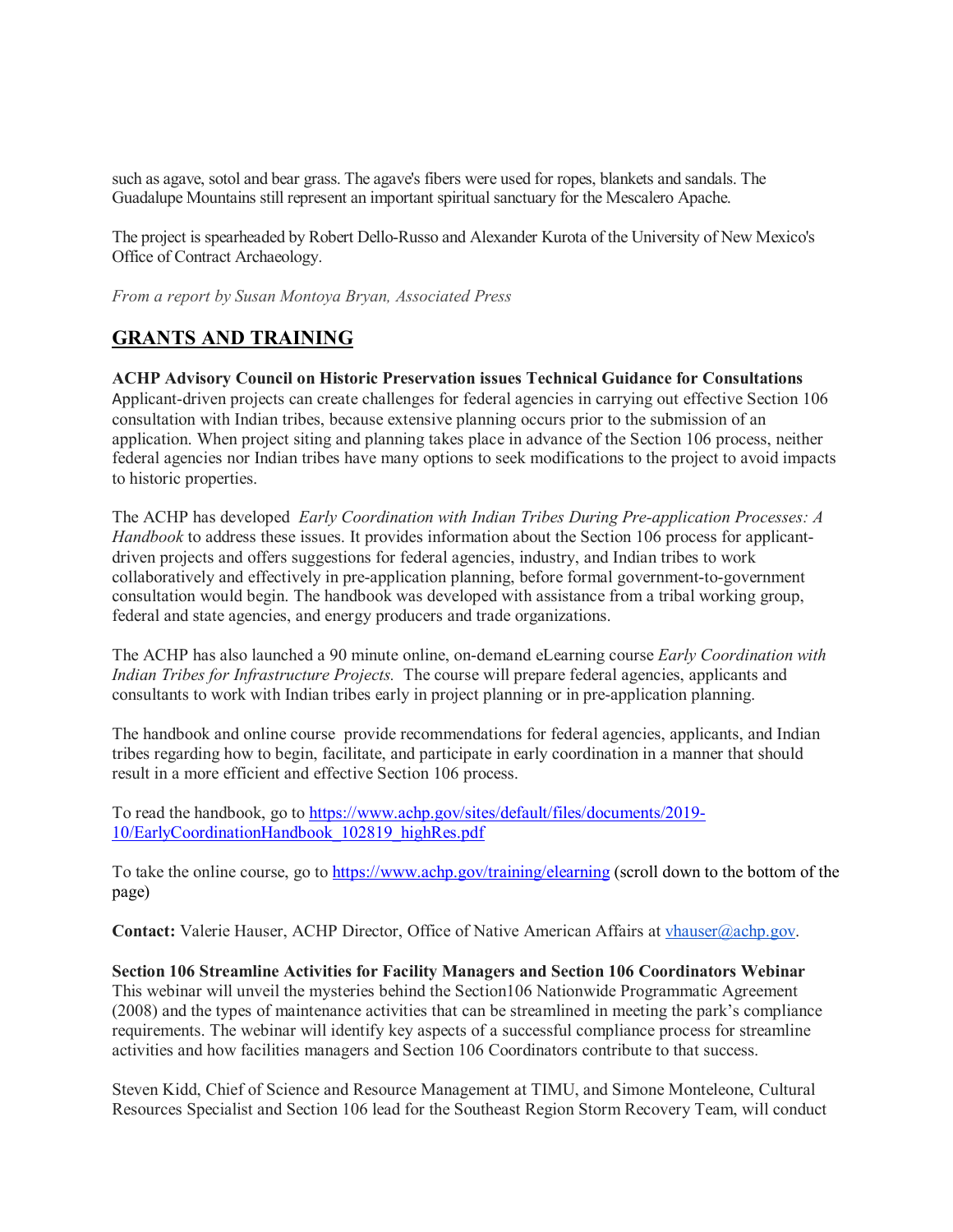the webinar. They will offer strategies to build a strong project development effort for PEPC; review the need for subject matter experts for interdisciplinary teams and; explain the purpose of understanding your park's historic properties during project development, and the keys for understanding how each streamline activity is applied.

# February 6, 2020 at 2–4 pm ET

You do not need to pre-register for the webinar, simply login using the information below.

- 1. Go to <https://doilearn2.webex.com/doilearn2/k2/j.php?MTID=t45a8278e1ea96929b7ff4cc33d604b0a>
- 2. Enter your name and email address.
- 3. Enter the session password: pXWaYWHK
- 4. Click "Join Now".
- 5. Follow the instructions that appear on your screen.

To view in other time zones or languages, please click the link

<https://doilearn2.webex.com/doilearn2/k2/j.php?MTID=t9d0504defe4a0ea1b7b1e9c2413c9cd6>

To join the session by phone only: 888-810-4935; Participant Code: 7026136

**Contact:** Cari Kreshak (cari kreshak@nps.gov)

## **FY2020 NPS Albright-Wirth Grants Available**

The NPS Albright-Wirth grant application is now open and will close January 10, 2020. Applications must be submitted online and are available through the Albright-Wirth Grant SharePoint Site. Please note: you must be on the NPS network to access the application website, and it is better to use Internet Explorer rather than Google Chrome.

The Horace M. Albright-Conrad L. Wirth Grant Program (AWGP) is a prestigious developmental opportunity that annually awards funding for personal and career development projects to NPS employees. The AWGP is funded by the National Park Foundation, and administered by the NPS WASO Leadership Development Group. 2020 funding amounts are not to exceed:

- \$3,500 for individual grants
- \$7,000 for partner grants (two individuals)
- \$10,500 for team grants (three or more individuals)

**Contact:** Lisa Matarazzo 202.354.1998 | [lisa\\_matarazzo@nps.gov](mailto:lisa_matarazzo@nps.gov) 

## **SLIGHTLY OFF TOPIC: Home Fires Burning at Mesa Verde National Park**

On the evening of December 12, 2019, Mesa Verde NP staff began lighting the candles for the annual Luminaria. Thousands of paper bags are filled with sand and placed along trails and inside the cliff dwellings. The enclosed soft candlelight creates luminous paths to places to view cliff dwellings such as Square Tower House and Cliff Palace. The glowing lights throughout the site create the illusion that firelit dwellings of centuries ago are again inhabited.